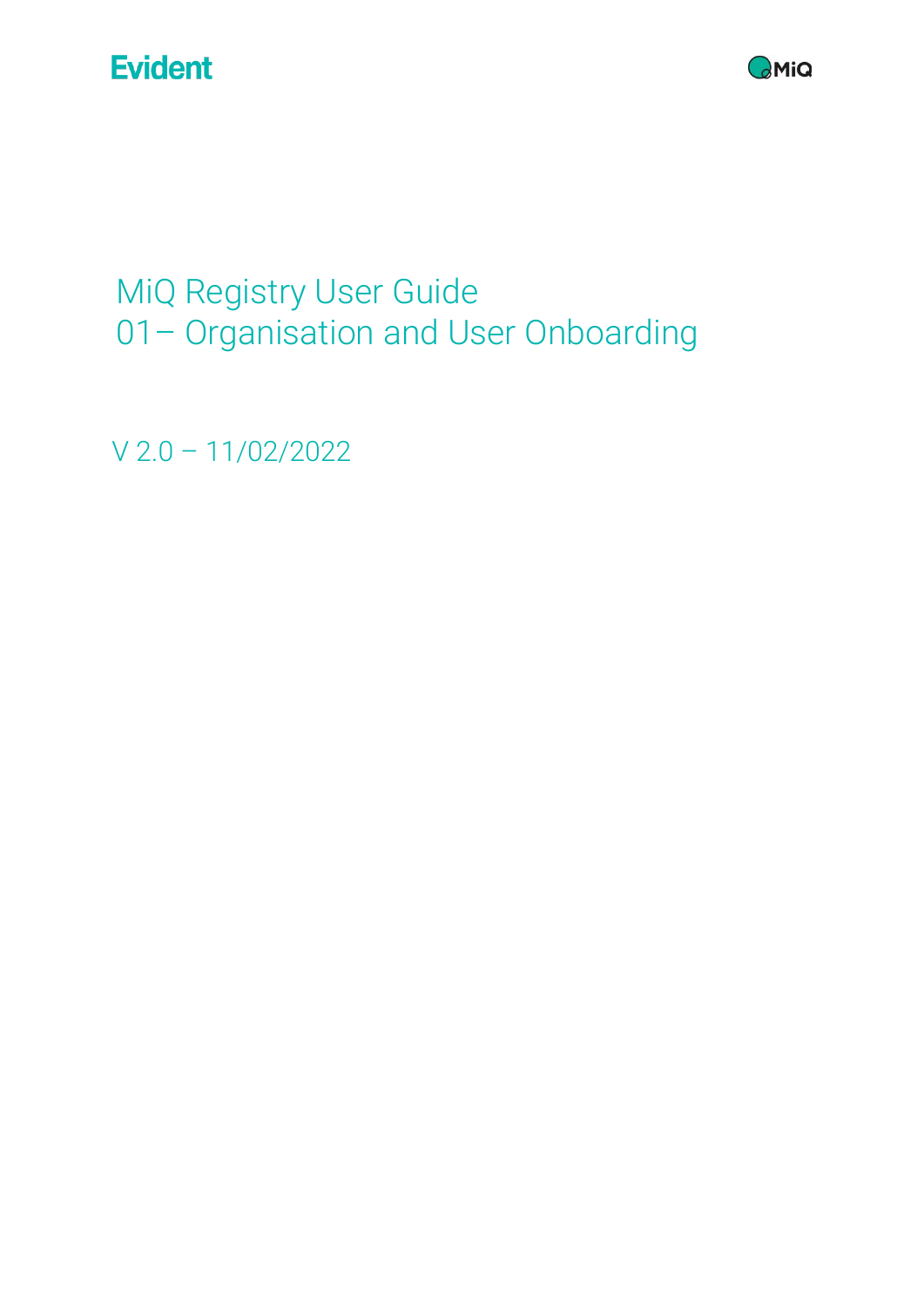

# Contents

| $\mathbf{1}$   |  |
|----------------|--|
| $\overline{2}$ |  |
| 2.1            |  |
| 2.2            |  |
| 2.2.1          |  |
| 2.2.2          |  |
| 2.2.3          |  |
| 2.3            |  |
| 2.3.1          |  |
| 2.3.2          |  |
| 2.3.3          |  |
| 2.3.4          |  |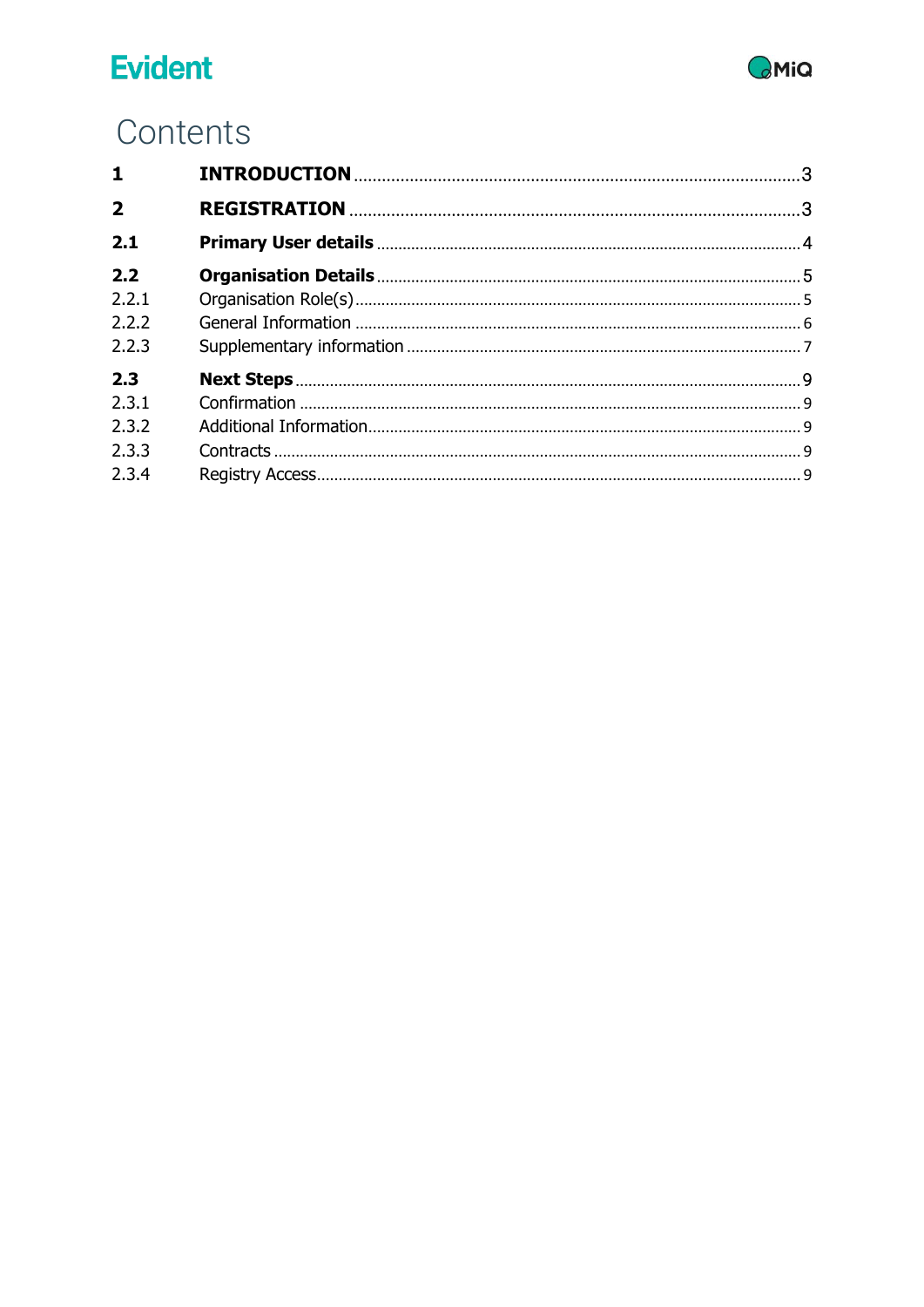

# <span id="page-2-0"></span>1 Introduction

The MiQ Service for Methane Emissions Performance is a global environmental attribute tracking system that combines several Standard elements  $- (1)$  a calculated Methane Intensity, (2) Producer policies and procedures focused on Methane Emissions prevention, detection, and abatement (Company Practices), and (3) detection and mitigation of Methane Emissions through Monitoring Technology Deployment – to provide a robust and reliable method to certify natural gas production according to its Methane Emissions performance. It allows all natural gas users to make a conscious and evidence-based choice for natural gas production.

Please note, the browsers listed below are preferred environments for the MiQ Registry:

- Google Chrome
- Microsoft Edge
- Safari
- Opera

There is a small issue of functionality with Mozilla Firefox.

### <span id="page-2-1"></span>Registration  $\overline{2}$

To become an Account Holder, Registrant or Certification Body on the MiQ Registry, it is first necessary to fill the registration form on the MiQ Registry.

Due diligence checks are performed to satisfy Know Your Customer and Anti Money Laundering regulations as part of the process of providing access to the Registry. This process can take an extended period and you will be required to provide documentation to support your application.

Accessing the Registry at https://www.migregistry.org/ will take you to the landing page Figure 1 [MiQ Registry landing pageFigure 1](#page-2-2) below. Click on "Register now" to proceed.



<span id="page-2-2"></span>Figure 1 MiQ Registry landing page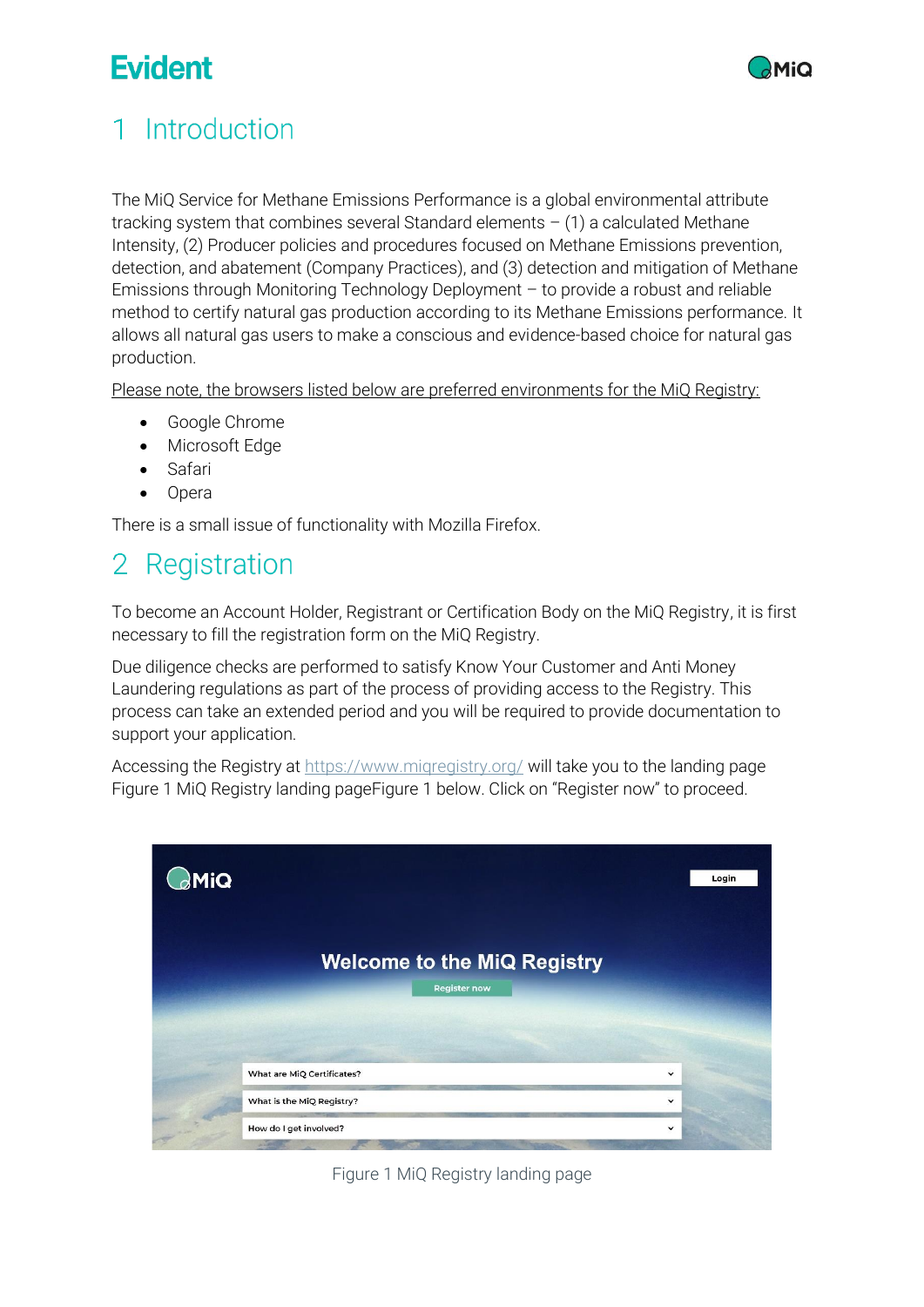



### <span id="page-3-0"></span>2.1 Primary User details

The first section is Primary User details as shown in [Figure 2.](#page-3-1)

|                                                                                                                                                   | $\partial$ MiQ                                                                                                                                                                                                                                            |
|---------------------------------------------------------------------------------------------------------------------------------------------------|-----------------------------------------------------------------------------------------------------------------------------------------------------------------------------------------------------------------------------------------------------------|
|                                                                                                                                                   | Register to use the MiQ Registry                                                                                                                                                                                                                          |
| Primary User details<br>contacted by the MiQ Registry in respect of this application and for any other matters following successful registration. | The Primary User is your organisation's main user account to access the MiQ Registry. Once registered, the Primary User is<br>able to create additional user accounts that can access the MiQ Registry. This is also the main contact person that will be |
| Title                                                                                                                                             | Email                                                                                                                                                                                                                                                     |
| First name                                                                                                                                        | This will be the email address used to log in. An email address can only be<br>used once across Evident's services.                                                                                                                                       |
|                                                                                                                                                   | Password                                                                                                                                                                                                                                                  |
| First name of the primary user and main contact person for the<br>organisation.                                                                   | $\bullet$                                                                                                                                                                                                                                                 |
| Last name                                                                                                                                         | Must be at least six characters, contain one number, one upper-case letter,<br>one lower-case letter and one special character (*+-=!?&%\$#%).                                                                                                            |
|                                                                                                                                                   | Confirm password                                                                                                                                                                                                                                          |
| Surname of the primary user and main contact person for the organisation.                                                                         |                                                                                                                                                                                                                                                           |
| Telephone                                                                                                                                         |                                                                                                                                                                                                                                                           |
|                                                                                                                                                   |                                                                                                                                                                                                                                                           |
| Telephone number of the primary user and main contact person for the<br>organisation.                                                             |                                                                                                                                                                                                                                                           |

Figure 2 Primary User details

<span id="page-3-1"></span>Organisations need to create a Primary User who will have access to the main Web User. The Primary User will be able to create additional Web Users to access the MiQ Registry once the initial application is successful.

- 1. Title. The new Account User's title (Mr, Mrs, Miss, Ms, Dr, etc.). This Guide recommends using a title that does not exceed the 4 characters.
- 2. First Name The first name of the Primary User
- 3. Last Name The first and second (if applicable) last name of the Primary User
- *4.* Telephone A telephone number for the User, this could be his/her institutional telephone or personal telephone. Please include the country code in parenthesis. *For example, the UK is (+44).* Please don't put a space or hyphen between numbers, e.g. (+44)123456789.
- 5. Email An email address for the Primary User, this could be his/her institutional email or a personal email. This will be the login email address. An email address can only be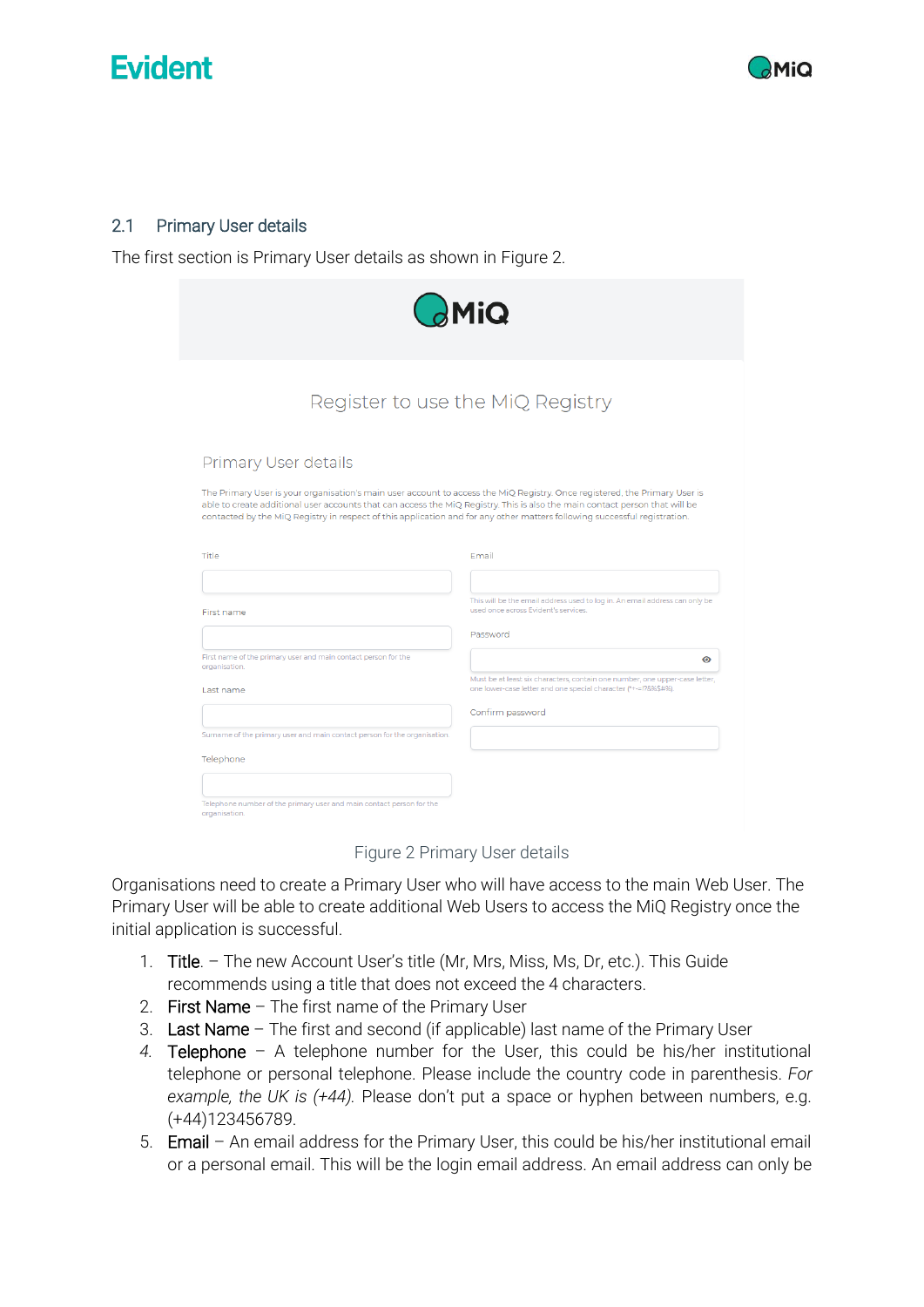



used once across all Evident Services (for example existing I-REC Registry account holders).

- 6. Password The password you will use to log in. It must be at least six characters, and contain at least one number, one upper-case letter, one lower-case letter and one special character (\*+-=!?&%\$#).
- 7. Confirm Password Confirm your password. After filling in all the information, continue to Organisation Details.

## <span id="page-4-0"></span>2.2 Organisation Details

This section refers to the details of the organisation to be on-boarded on the MiQ Registry. An organisation is a legal entity that wishes to interact with the MiQ Registry. An organisation will generally be a private or governmentally owned company.

One organisation can have multiple single Web Users associated to it with different levels of permissions (read-only, read and write, administrator…). This is to allow different people to interact with the registry on behalf of the same organisation. The Primary User defined above is in charge of setting up Web Users' permissions.

## <span id="page-4-1"></span>*2.2.1 Organisation Role(s)*

[Figure 3](#page-5-1) shows the section relating to organisation roles. Select the role which your Organisation wishes to fulfil as part of the MiQ Program from the dropdown box. The roles are as follows:

- Account Holder An account holder can hold MiQ certificates, transfer and retire them.
- Registrant A Registrant can register Facilities and make Issue Requests for MiQ certificates in relation to those Facilities. (A Registrant can be a Facility owner or someone contracted by the Facility owner)
- Certification Body A Certification Body audits Facilities that have been registered.

Please note, the same Organisation can be both a Registrant and an Account Holder. In this case, select both 'Registrant' and 'Account Holder' in the multi-select dropdown box. Organisations applying as a Certification Body CANNOT hold another role in the MiQ Programme.

Please note, if Certification Body is selected, there will be four additional fields to fill as shown in [Figure 5.](#page-7-0)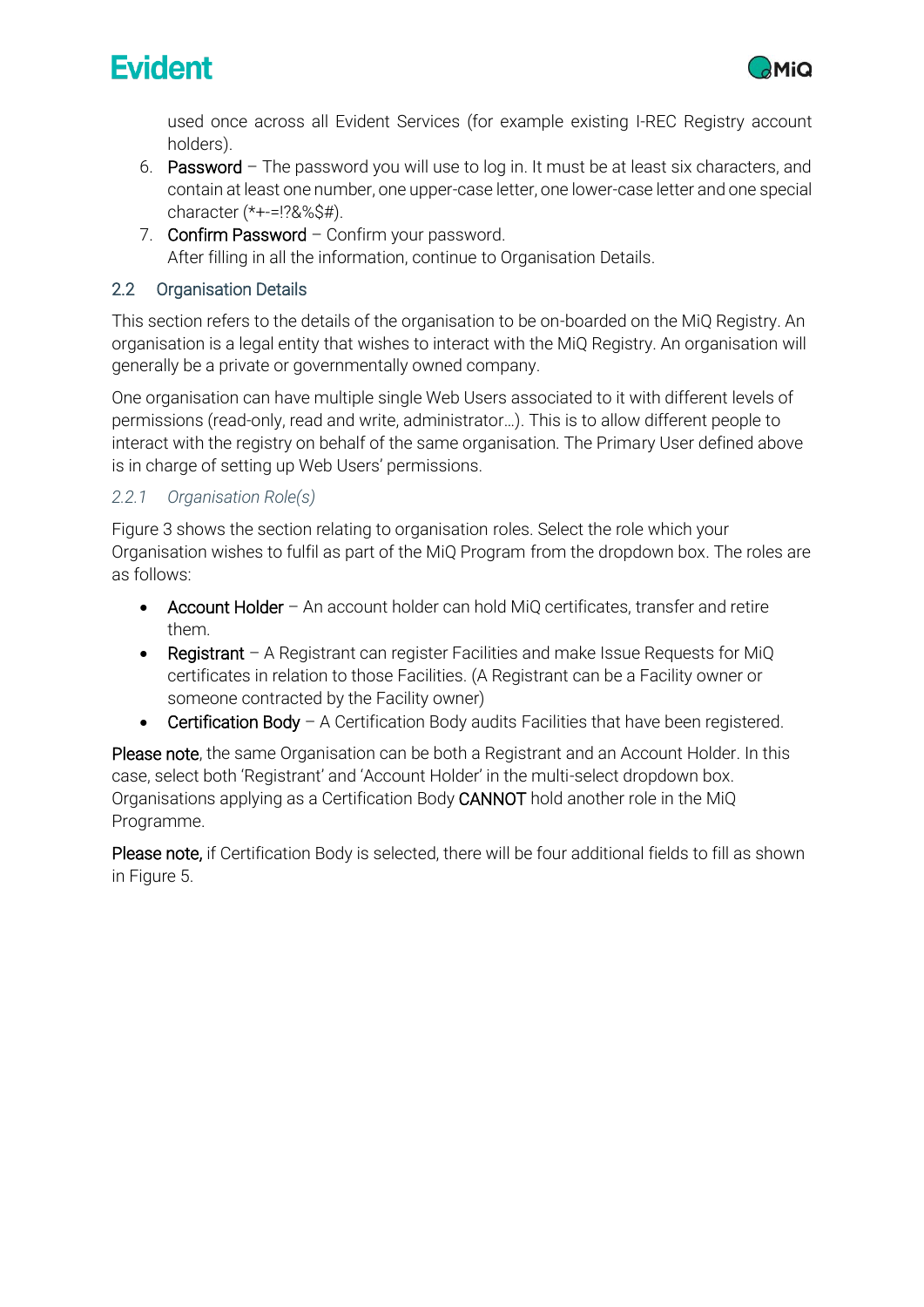



 $\overline{}$ 

## **Organisation Details**

#### Organisation roles

The organisation must select which role it wishes to take as part of the MiQ Program.

#### **Account Holder**

An Account Holder holds Trading Accounts and Retirement Accounts within the Registry. An Account Holder can hold MiQ Certificates, transfer them to other Account Holders' Trading Accounts, and retire them.

#### Registrant

A Registrant is, or is contracted to, the owner of a Facility. Registrants register Facilities and make Issue Requests for MiQ Certificates in relation to a Facility.

#### **Certification Body**

Certification Bodies audit Facilities that have been registered.

#### Please note

The same organisation can elect to be both Registrant and Account Holder. If this is the case, please select both 'Account Holder' and 'Registrant' in the dropdown box below.

An organisation applying as a Certification Body cannot have any other role in the MiQ Program (i.e., cannot also be a Registrant or Account Holder).

#### Organisation role

Please select...

Select the role your organisation will hold

### Figure 3 Organisation roles

#### <span id="page-5-1"></span><span id="page-5-0"></span> $222$ General Information

### Fill in general information in relation to your organisation.

#### General information about your organisation

The following information will be held for your organisation in the Registry.

| Organisation name                                        | Website                                                                                                                                                           |
|----------------------------------------------------------|-------------------------------------------------------------------------------------------------------------------------------------------------------------------|
|                                                          | www.example.com                                                                                                                                                   |
| Full name of the legal entity being registered.          | Corporate website address.                                                                                                                                        |
| <b>Address</b>                                           | Organisation ID at state/national corporate register and<br>name/location of corporate register                                                                   |
|                                                          | Organisation ID of the legal entity being registered and the name or<br>location of the relevant state/national corporate register (e.g., SEC,<br>Wyoming or UK). |
| Registered address of the legal entity being registered. | VAT number (if applicable)                                                                                                                                        |
| Postcode                                                 |                                                                                                                                                                   |
| Postcode, zip code or equivalent.                        | Year of incorporation                                                                                                                                             |
| Country<br>Select a country                              | Year organisaton was incorporated at the relevant state/national business<br>registry.<br>$\overline{\phantom{a}}$                                                |
|                                                          | Legal status                                                                                                                                                      |
|                                                          |                                                                                                                                                                   |
|                                                          | e.g. Limited Company, LLC, SA or equivalent.                                                                                                                      |

Figure 4 General information about your organisation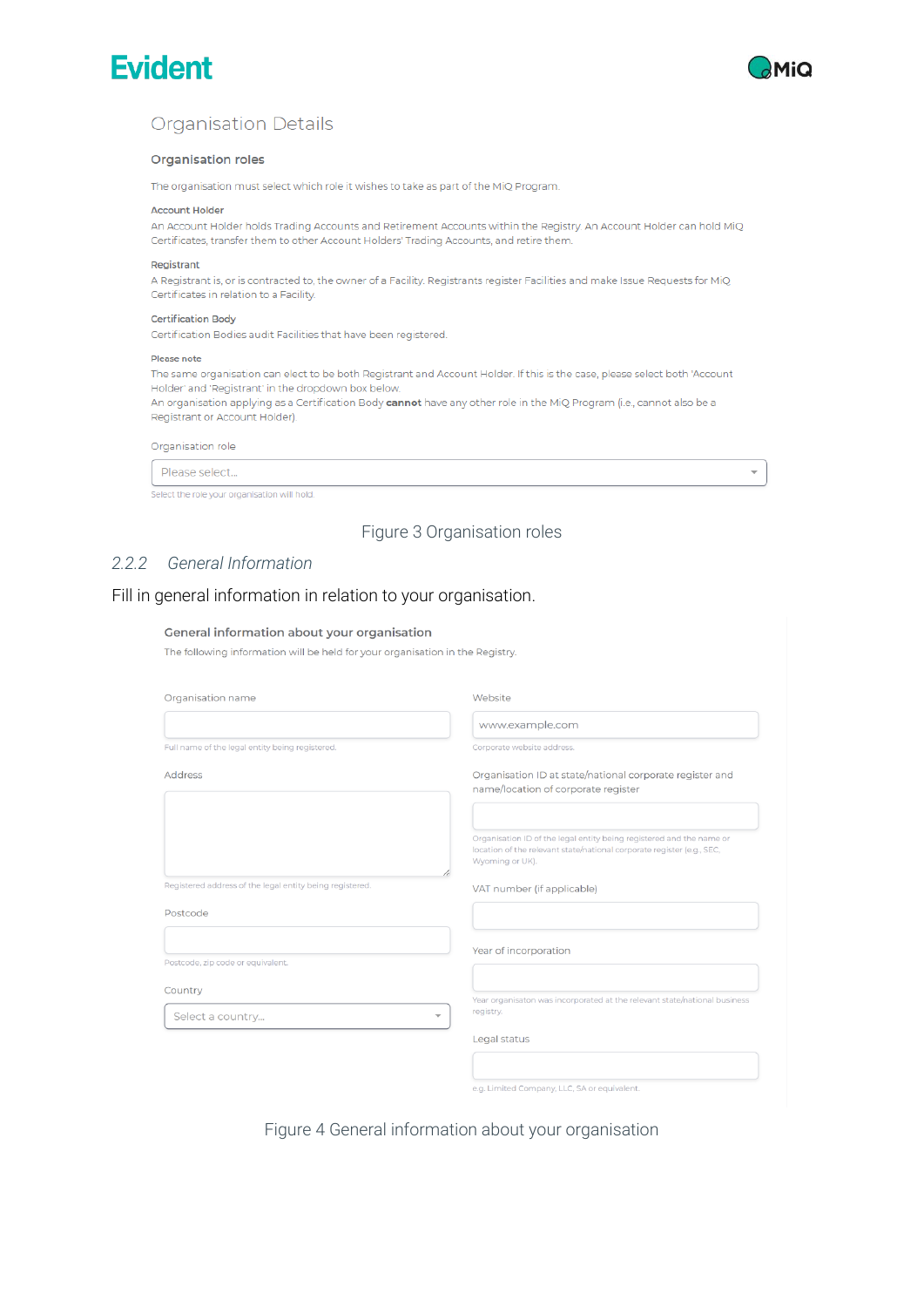

- 1. Name The full name of the legal entity being registered. This cannot be the same name as an organisation already registered in the MiQ Registry. If an organisation with the same name is already registered, an error will show and you may be asked to contact support@migregistry.org. When your organisation is already registered on the MiQ Registry, you will be able to login directly through the login page, using a Web User associated to the organisation.
- 2. Address The registered address of the legal entity being registered.
- 3. Postcode The postcode, zip code or equivalent of the legal entity.
- 4. Country. The country where the legal entity is registered.
- 5. Website The Corporate website address.
- 6. Registration number The company registration number of the legal entity being registered, or equivalent. The company registration number is a unique combination of numbers and, in some cases, letters.
- 7. VAT number The VAT number (if applicable) of the legal entity. This is a unique number that identifies a taxable person (business) or non-taxable legal entity that is registered for VAT.
- 8. Year of Registration The year of the legal entity's registration.
- 9. Legal Status The legal status of the entity. E.g., Limited Company, LLC, SA or equivalent.

## <span id="page-6-0"></span>*2.2.3 Supplementary information*

The final part of the page is supplementary information of the organisation [Figure 5.](#page-7-0) This information will be used to confirm that your organisation meets the eligibility criteria to operate on the MiQ Registry. The information will **only be used** for Know Your Customer checks.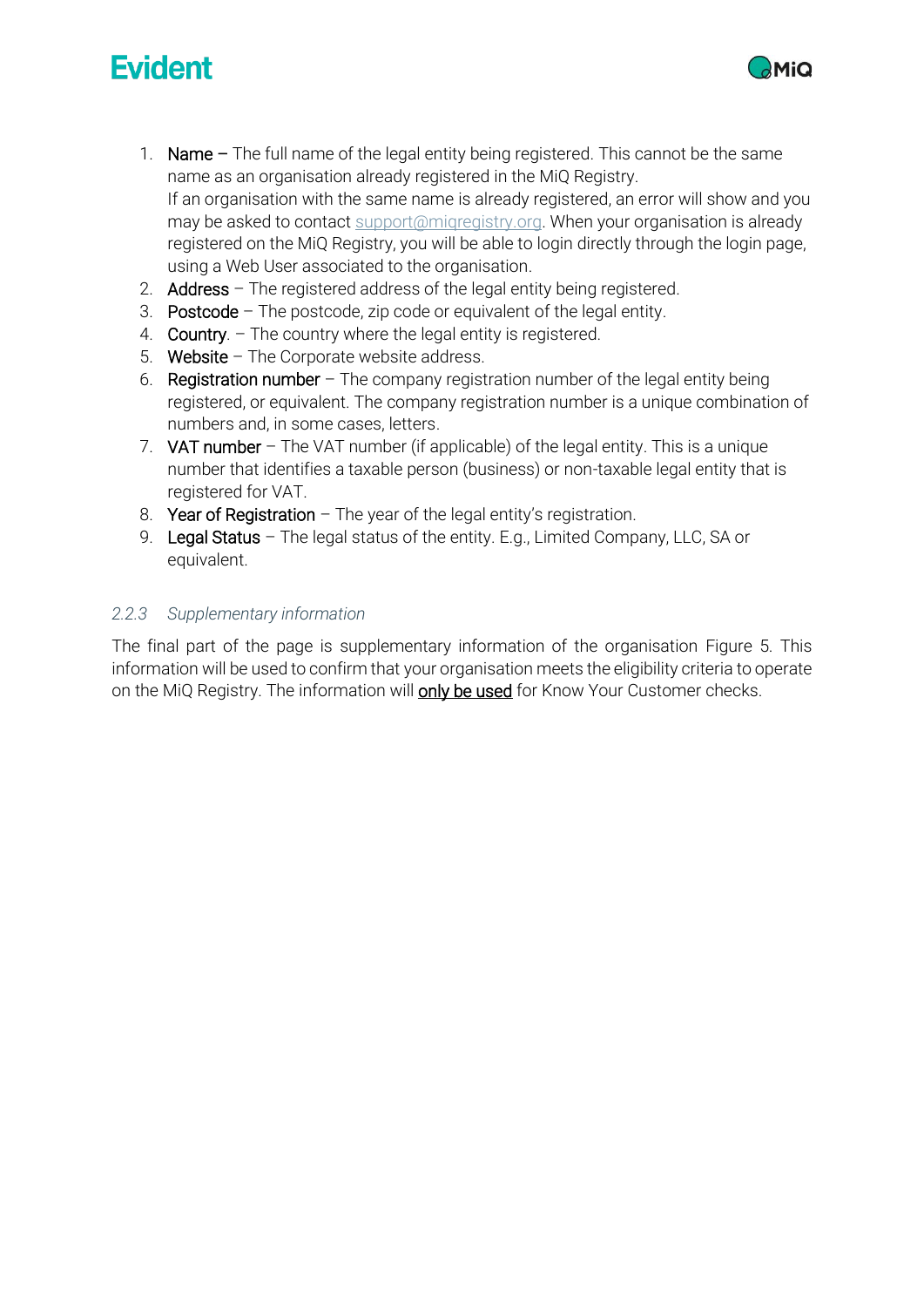



|                                                                                                                                                            | Countries of activity                                                                                                                          |
|------------------------------------------------------------------------------------------------------------------------------------------------------------|------------------------------------------------------------------------------------------------------------------------------------------------|
|                                                                                                                                                            | Please select                                                                                                                                  |
|                                                                                                                                                            | Select the countries in which your organisation operates.                                                                                      |
| Name of chief executive officer                                                                                                                            |                                                                                                                                                |
|                                                                                                                                                            |                                                                                                                                                |
| Main shareholders                                                                                                                                          |                                                                                                                                                |
|                                                                                                                                                            |                                                                                                                                                |
|                                                                                                                                                            |                                                                                                                                                |
|                                                                                                                                                            |                                                                                                                                                |
| A comma-separated list of all the main shareholders of the organisation.                                                                                   |                                                                                                                                                |
| The list must include all shareholders with significant decision-making                                                                                    |                                                                                                                                                |
| power - that is, owning more than 10% of the organisation's shares. If not                                                                                 |                                                                                                                                                |
| available, a description of the shareholding structure must be provided.                                                                                   | This section is only visible to Certification Bodies                                                                                           |
| Partner auditors                                                                                                                                           | Standard accreditations                                                                                                                        |
|                                                                                                                                                            |                                                                                                                                                |
|                                                                                                                                                            |                                                                                                                                                |
|                                                                                                                                                            |                                                                                                                                                |
| List organisations you collaborate with to audit against certain elements of<br>the MiQ Standard. These organisations will not be automatically accredited | List accreditations for relevant standards (e.g. ISO) and/or government<br>recognition your organisation received (optional, comma separated). |
| as Certification Bodies through your application (optional, comma<br>separated).                                                                           |                                                                                                                                                |
|                                                                                                                                                            | Supply chain segment                                                                                                                           |
| Audit countries                                                                                                                                            |                                                                                                                                                |
| Please select<br>Select geographies in which your organisation operates and that you wish                                                                  | Select segment(s) of supply chain for which your organisation seeks<br>accreditation against the MiQ Standard.                                 |



- <span id="page-7-0"></span>1. Number of Employees - The number of people working in your organisation.
- 2. Name of chief executive officer The full name of the chief executive officer.
- 3. Main shareholders  $-$  A list, separated by commas, of all the main shareholders of the organisation (those owning more than 10% of the organisation). If names are not available, please provide a description of the shareholding structure.
- 4. Partner Auditors *\*(This section is only visible if you choose Certification Body)* A list of the organisations with which you collaborate to audit different aspects/elements of the MiQ standard. These organisations will not receive Certification Body status through this application. To distinguish one auditor from another use commas between the names.